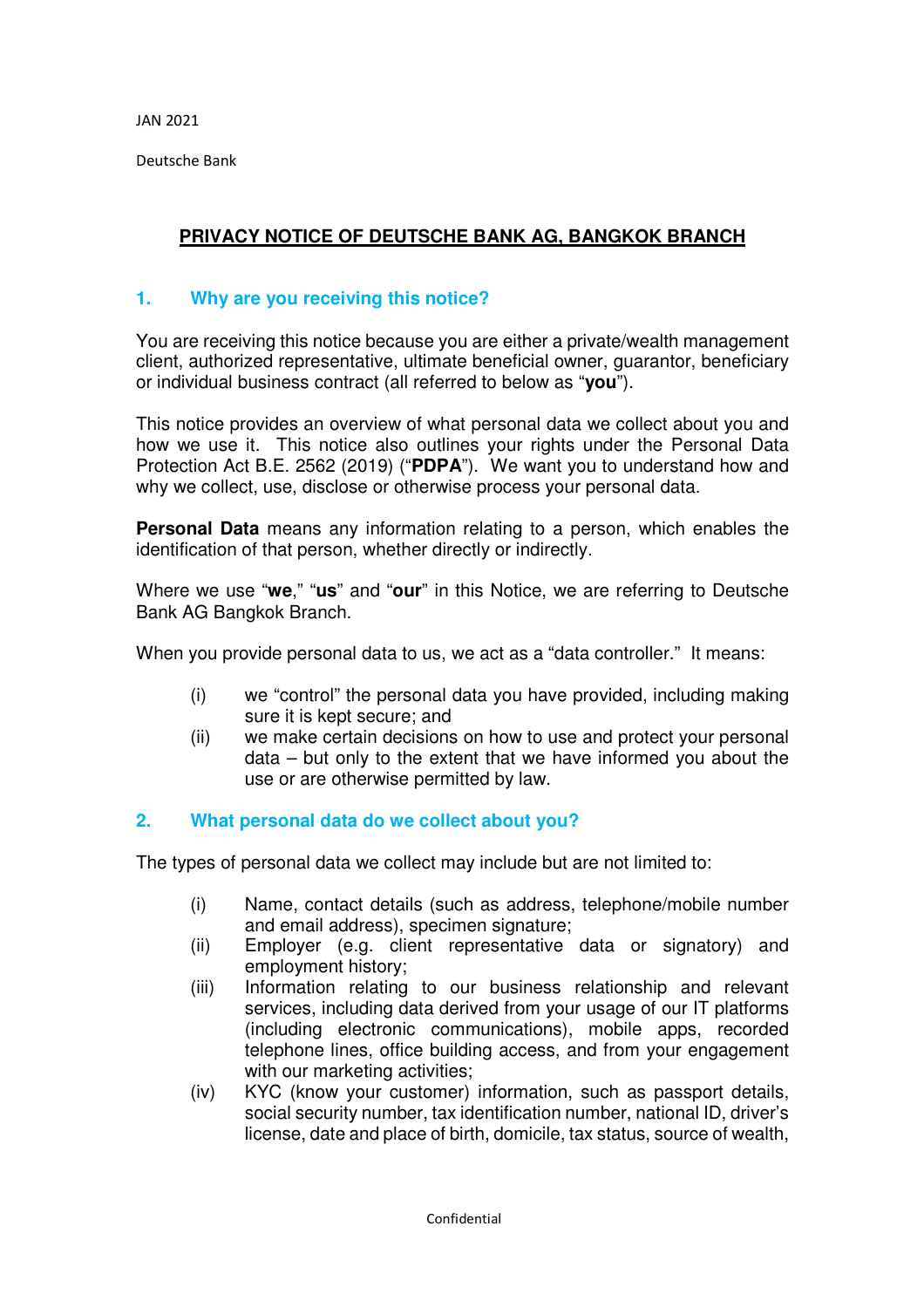Deutsche Bank

rationale for use of corporate structures, relationships and affiliations, including those with public officials, and criminal record;

- (v) Financial information, such as credit worthiness, bank account details, income, pension, investments, assets, liabilities, outgoings, investment objectives, activity, experience or strategy, risk tolerance and transaction history; and
- (vi) Other information, such as internet protocol address, cookie identification.

## **3. Are you under an obligation to provide us with your personal data?**

You are not required by law to provide us with your personal data. However, if you refuse to do so we may be unable to conduct further business with you. For example, in order to satisfy our anti-money laundering obligations, we have to identify of our clients, among other matters. This inevitably requires us to collect certain personal data from prospective clients.

## **4. Where do we obtain your personal data?**

We will only hold data about you that is relevant in the context of business relationship that we have with you. Some of this information we will obtain directly from you, for example:

- (i) From the forms and associated documentation that you completed when you opened an account with us or signed an agreement with us, or both;
- (ii) When you provide or provided it to us in correspondence or conversations; and
- (iii) When you have made or make transactions with respect to your account.

We also obtain personal data from a range of other sources, which may include:

- (i) Your employer;
- (ii) Other Deutsche Bank Group entities, other companies and financial institutions;
- (iii) Publicly available sources (e.g., the press, registers of companies or assets, internet websites, including social media platforms);
- (iv) From providers of business-risk screening services, such as credit reference agencies, anti-fraud databases, sanctions list and databases of news articles;
- (v) Tax authorities, including those that are based outside of Thailand, if you are subject to tax in another jurisdiction; and
- (vi) Governmental and relevant regulatory authorities to whom we have regulatory obligations.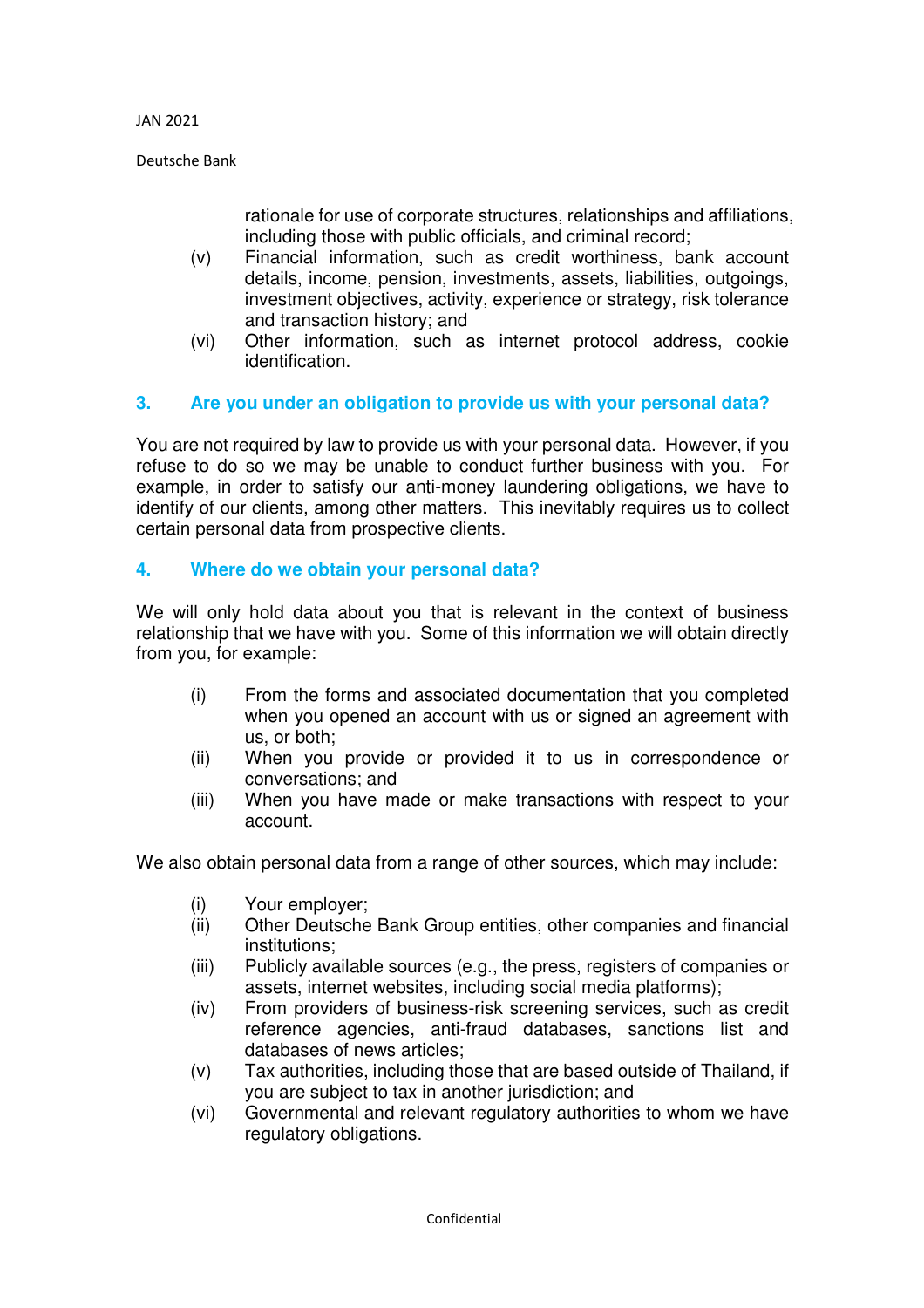Deutsche Bank

#### **5. Why do we process your personal data and does the law allow this?**

The purposes for which we process (i.e., use, store, disclose or transfer) your personal data are summarized below, together with the specific grounds under the PDPA that allow us to do this:

## • **For the performance of a contract**

It may be necessary for us to process your personal data in order to perform a contract with you relating to our banking and financial services business, or to take steps at your request prior to entering into a contract. For further details, please refer to your contractual documentation.

## • **For compliance with a legal obligation or acting in the public interest**

As a bank, we, including our parent company Deutsche Bank AG and the entities within the Deutsche Bank Group, are subject to a number of statutory and regulatory obligations that require us to collect, store or disclose personal data. This includes:

- compliance with anti-money laundering requirements, counter-terrorism financing laws, and sanctions laws
- response to investigations or disclosure orders from the police, regulators of Deutsche Bank Group entities, and tax or other public authorities (including outside of Thailand)

## • **For the purposes of legitimate interests**

Where necessary, we process your personal data to fulfill our legitimate interests or those of a third party. (The law permits this only insofar as such interests are not outweighed by a greater need to protect your privacy.) Cases where we rely on our legitimate interests to process your personal data include (but are not limited to):

- Know-your-customer and creditworthiness checks
- Client and vendor relationship management
- Business analysis and development of products and services
- Activities relating to information security and building security, including use of CCTV recording
- Recording of telephone lines and monitoring of electronic communications for business and compliance purposes
- Prevention and detection of financial crimes
- Evaluating, bringing or defending legal claims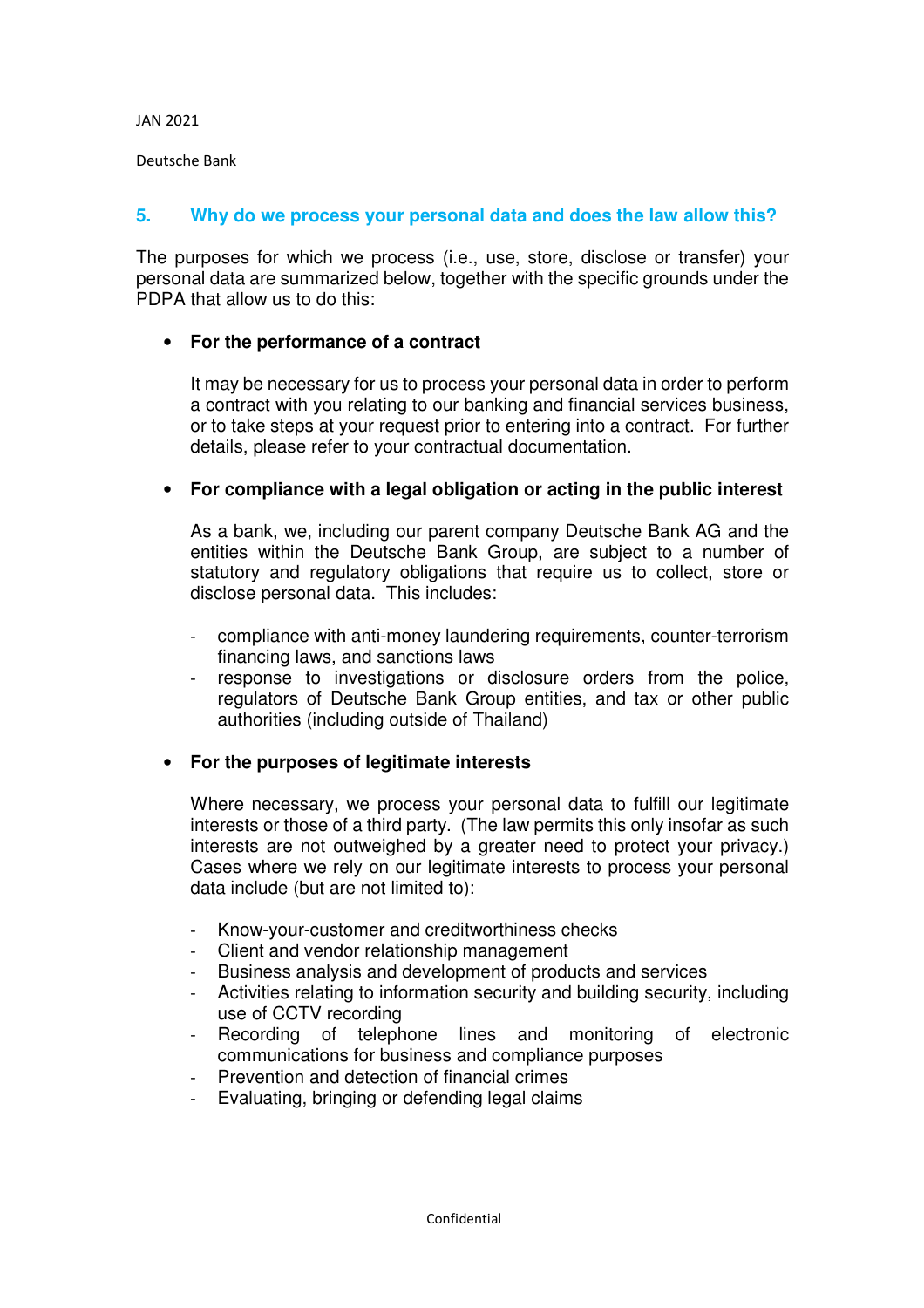Deutsche Bank

- Marketing of Deutsche Bank Group products (unless you have objected/unsubscribed)
- Audits
- Business restructurings

## • **On the basis of your consent**

If we wish to process your personal data in a way not covered by the legal justifications above, we would need your consent. Where you give consent, you are entitled to withdraw it at any time. Note that withdrawing your consent does not render our prior handling of your personal data unlawful, and that it might impact on our ability to continue providing our services in the same way in the future.

## **6. Who might we share your personal data with?**

When necessary to fulfill your instructions to us and for the other purposes outlined above, we may share information about you with a range of recipients, including (but not limited to) the following:

- Credit reference agencies
- Background screening providers
- Financial institutions
- Funds
- Payment recipients
- Payment and settlement infrastructure providers
- Exchanges
- Regulators, courts, public authorities (including tax authorities)
- Deutsche Bank Group entities and service providers
- Auditors
- **Insurers**
- Potential purchasers of our business (or any area/unit)

These recipients could be located outside of Thailand.

## **7. Will we share your personal data to other countries?**

Deutsche Bank and its clients are active globally. Thus, information relating to you may, in line with the purposes described above, be transferred to countries outside of Thailand. If we use service providers in another country, we require them, through contractual undertaking, to apply the same level of protection as would be necessary under the PDPA. We undertake to comply with any requirements or conditions for cross-border transfer of personal data that the Personal Data Protection Committee may issue, and will update this section as may be necessary,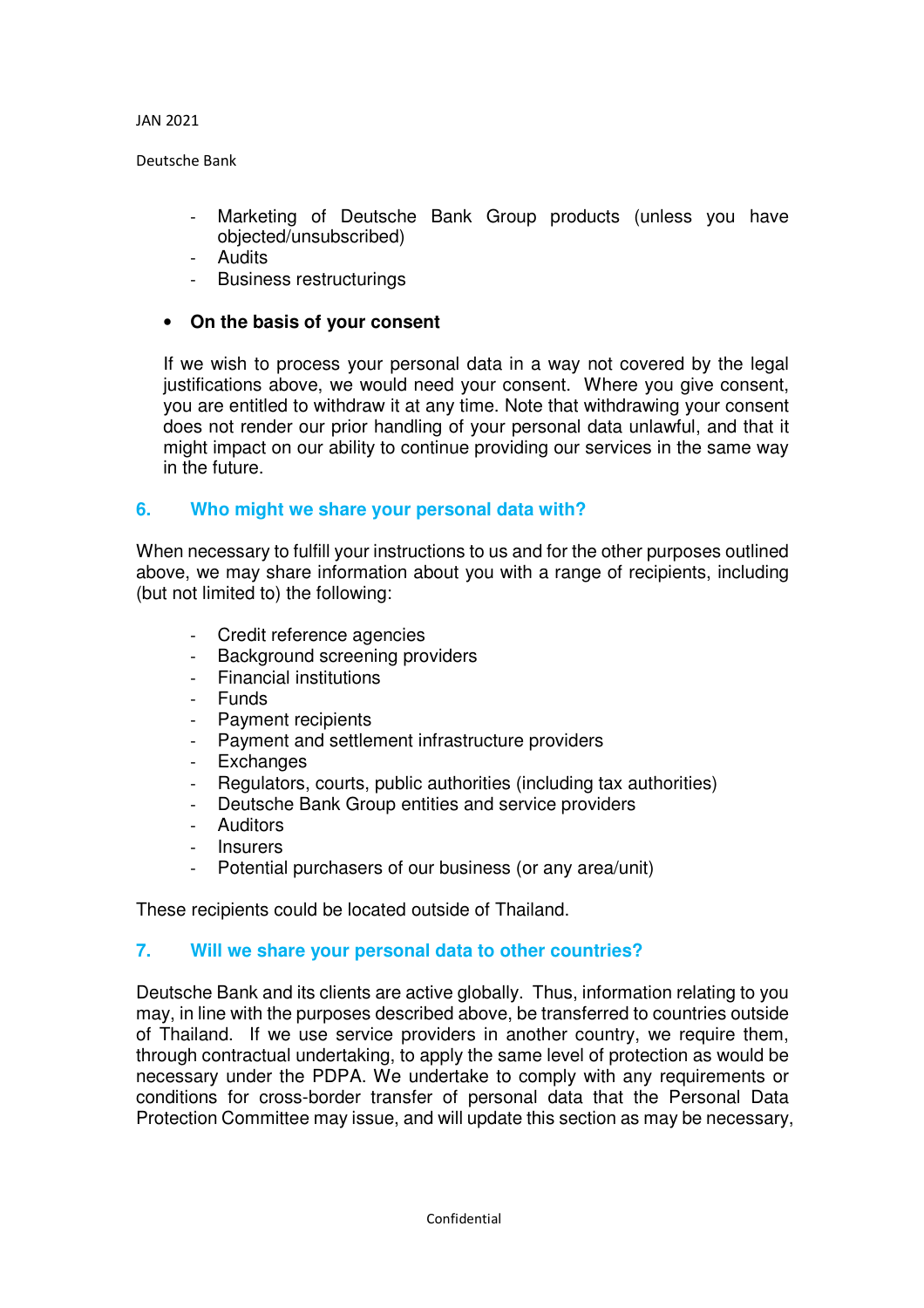#### Deutsche Bank

either by an amendment of this Notice or through another means (e.g., posting on our website).

## **8. How long will we keep your data for?**

In general terms, we retain your personal data as long as necessary for the purposes for which we obtained it (see Section 5 above). In making decisions about how long to retain data, we take account of the following:

- The termination date of the relevant contract or business relationship;
- Any retention period required by law, regulation or internal policy; and
- Any need to preserve records beyond the above period in order to deal with actual or potential audits, tax matters or legal claims.

#### **9. Will we use your personal data for marketing purposes?**

We may use your personal data to give you information about products and services offered by us or our Deutsche Bank Group affiliates that we think you may be interested in receiving. Where we consider it appropriate, and insofar as compliant with applicable marketing laws, we may contact you in this regard by email or telephone. We refer to your right to object to marketing activity in the next section.

## **10. What data protection rights do you have?**

Subject to certain exceptions and limitations, by law you have the right to:

- **Request access** to your personal data. This enables you to receive a copy of the personal data we hold about you and request information about personal data we obtained without your consent;
- **Request** us **to transfer** personal data you gave to another company in a commonly used machine-readable format (also known as "data portability");
- **Object to processing** of your personal data. This enables you to object to processing of your personal data that is carried out :
	- o For direct marketing
	- o Under circumstances where collection of personal data without consent was exempted under the law
	- o For scientific, historical or statistical research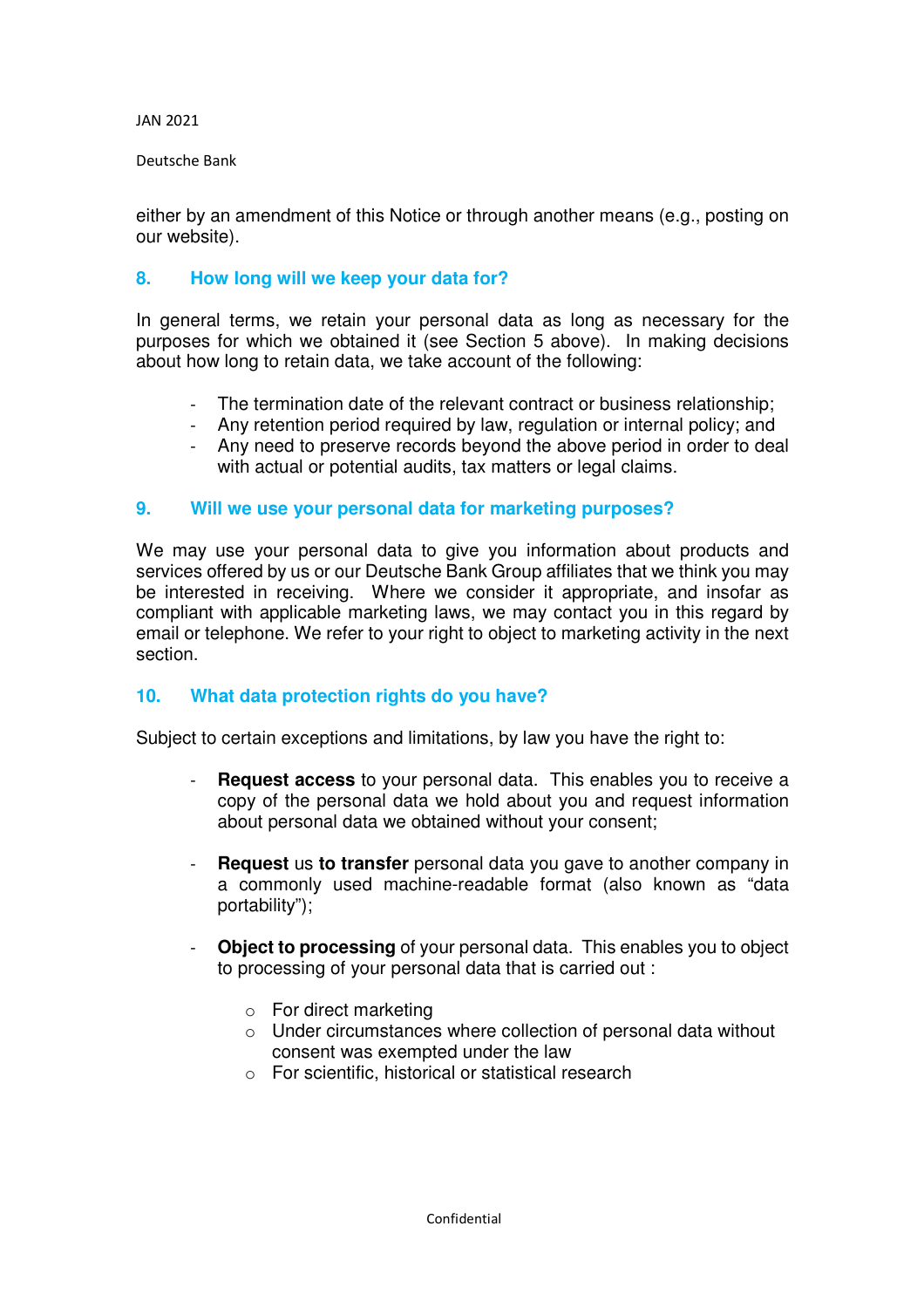Deutsche Bank

If you lodge an objection on the first ground, we will simply stop processing your personal data for marketing purposes. In the two other cases (second and third grounds), we will stop processing the relevant data unless we identify compelling legitimate grounds for the processing that override your rights and interests or else we need to process the data in connection with a legal claim or the processing is justified by reasons of public interest;

- **Request erasure** of your personal data. This enables you to ask us to delete your personal data where there is no legal ground for us to continue processing it;
- **Request the restriction of processing** of your personal data. This enables you to ask us to suspend the processing of your personal data, such as during the period of time it might take us to respond to your claim that the data is inaccurate or where the retention period has ended but you request further retention for establishing or defending a legal claim;
- **Request correction** of the personal data we hold about you. This enables you to have incomplete, inaccurate or misleading data we hold about you to be corrected;
- Withdraw your consent to the processing of your personal data. See Section 5 above; and
- **File a complaint** with the Personal Data Protection Committee (or any data privacy authority that may be created by the Thai government) for any violation by us of the PDPA.

## **11. Changes to this privacy notice**

We may update this privacy notice from time to time in order to clarify it or address changes in law or our business operations. We will notify you if we make any substantial updates and you can always access the current version at the following Deutsche Bank website address:

https://www.db.com/thailand/en/content/legal\_resources.html

We may also notify you in other ways about the processing of your personal data, such as in specific product documentation.